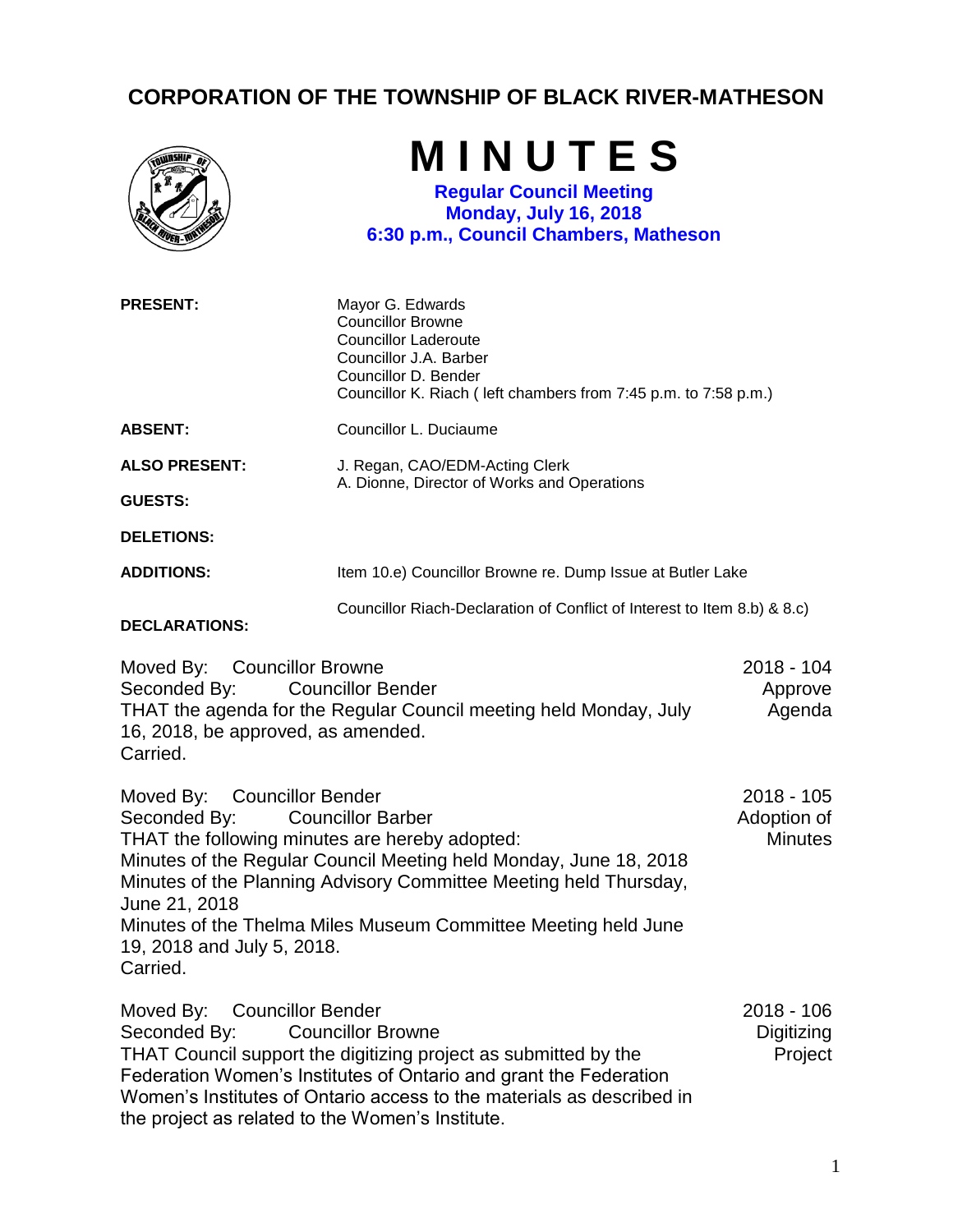Carried.

Recorded Vote:

YEAS

Councillor Browne Councillor Laderoute Councillor Bender Councillor Riach Mayor Edwards

## NAYS

Councillor J.A. Barber

Moved By: Councillor Bender Seconded By: Councillor Browne THAT Council adopts the following municipal policies; Council-Staff Relations Policy, Integrity Commissioner Protocol Policy and Code of Conduct Policy. Carried. 2018 - 107 Adoption of HR Policies Moved By: Councillor Browne 2018 - 108

Seconded By: Councillor Barber THAT Council appoints Ronald Coughlin to the Thelma Miles Museum Committee. Carried. Appointment to Museum **Committee** 

Moved By: Councillor Laderoute Seconded By: Councillor Browne THAT Council approves to finance the Boat Launch Project by choosing option 2 as per staff report 2018-30-ADMIN. Carried. 2018 - 109 Boat Launch Financing

Moved By: Councillor Barber Seconded By: Councillor Browne THAT Council approves the additional \$6,500.00 educational training allowance to the CAO/EDM as per staff report 2018-01-ADMIN; AND THAT these additional expenses will be recorded in the conventions and seminars account under the administration budget. Carried. 2018 - 110 **Education Training** Allowance

| Moved By: Councillor Barber                                  | 2018 - 111      |
|--------------------------------------------------------------|-----------------|
| Seconded By: Councillor Browne                               | Engineering     |
| THAT Council approves to retain engineering services for the | <b>Services</b> |
| Township of Black River-Matheson for a period of 2 years.    |                 |
| IIII.                                                        |                 |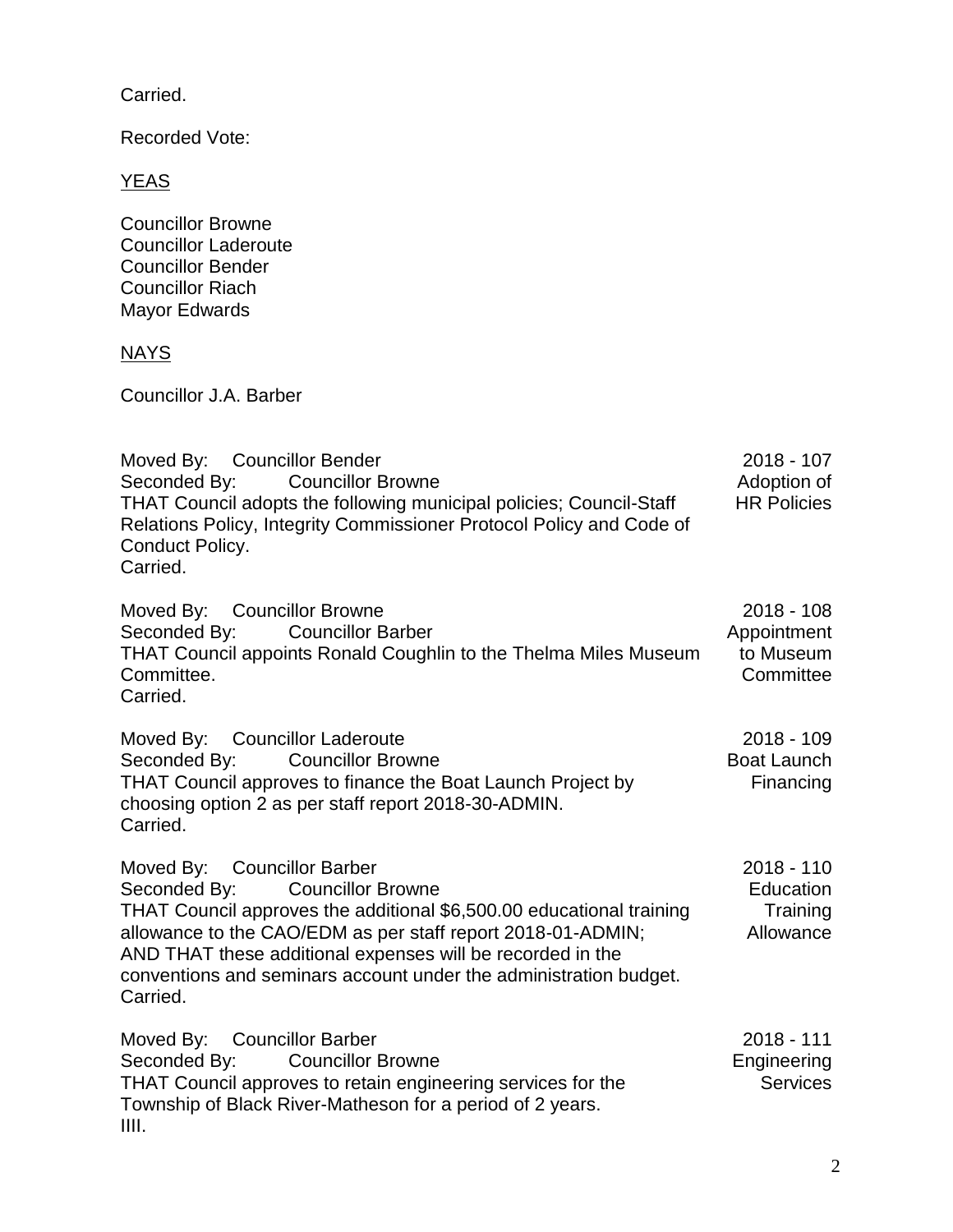Moved By: Councillor Laderoute Seconded By: Councillor Browne THAT Council approves to close the municipal office between December 24th and January 2nd, 2019 as per staff report 2018-02- ADMIN. Carried. 2018 - 112 **Office Closure** Moved By: Councillor Browne Seconded By: Councillor Barber THAT Council acknowledges receiving the Holtyre Drinking Water System Inspection Report dated May 17, 2018. Carried.  $2018 - 113$ **Holtyre** Drinking **Water** Report Moved By: Councillor Bender Seconded By: Councillor Barber THAT Council reinstate the bus service for seniors and all cost covered by the municipality; AND THAT Council direct staff to develop a policy for the ridership and that the program be funded up to \$6,000.00 Carried. 2018 - 114 Reinstate Seniors Bus Program Moved By: Councillor Laderoute Seconded By: Councillor Barber THAT by-law no. 2018-29, being a by-law to amend by-law no. 2016- 31, being the comprehensive zoning by-law for the Township of Black River-Matheson be read a first, second and third time and finally passed this 16th day of July, 2018. Carried. 2018 - 115 Amending Zoning Bylaw Moved By: Councillor Laderoute Seconded By: Councillor Barber THAT by-law no. 2018-30, being a by-law to appoint fenceviewers for the Township of Black River-Matheson be read a first, second and third time and finally passed this 16th day of July, 2018. Carried. 2018 - 116 Appoint Fence viewer Moved By: Councillor Barber Seconded By: Councillor Browne THAT by-law no. 2018-31, being a by-law to appoint valuers of livestock for the Township of Black River-Matheson be read a first, second and third time and finally passed this 16th day of July, 2018. Carried. 2018 - 117 Appoint **Livestock Evaluator** Moved By: Councillor Browne Seconded By: Councillor Barber THAT by-law no. 2018-32, being a by-law to enter into an agreement with Wishart Law Firm be read a first, second and third time and finally passed this 16th day of July, 2018. 2018 - 118 Agreement with Wishart Law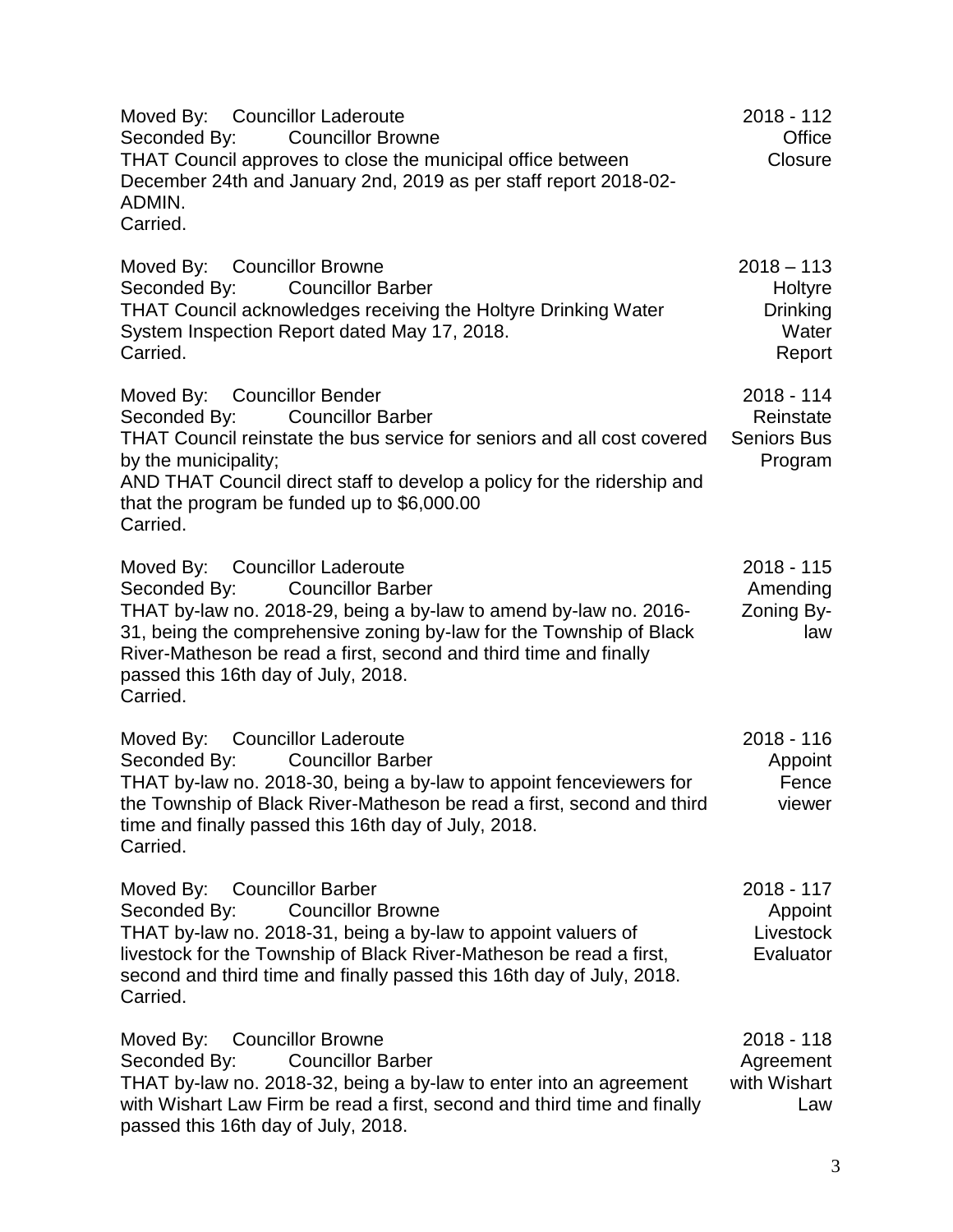Carried.

Moved By: Councillor Bender Seconded By: Councillor Barber THAT by-law no. 2018-33, being a by-law to enter into an amended agreement with OCWA be read a first, second and third time and finally passed this 16th day of July, 2018. Carried. 2018 - 119 Financing Agreement with OCWA Moved By: Councillor Barber Seconded By: Councillor Browne THAT by-law no. 2018-34, being a by-law to appoint deputy clerks duties to the Chief Administration Officer/ Economic Development Manager be read a first, second and third time and finally passed this 16th day of July, 2018. Carried. 2018 - 120 Appoint **Deputy** Clerk Duties to CAO/EDM Moved By: Councillor Laderoute Seconded By: Councillor Bender THAT Council approves of the following individual (s) to attend the AMO Annual General Meeting and Conference August 19th to August 22nd, 2018 in Ottawa, Ontario: Councillor Laderoute, CAO/EDM, Clerk-Treasurer. Carried. 5 minutes recess at 8:11 p.m. 2018 - 121 AMO **Conference** Moved By: Councillor Browne Seconded By: Councillor Bender THAT Council for the Township of Black River-Matheson now comes into the meeting that shall be closed to the public at 8:16 p.m. in accordance with Section 239 (2) of the Municipal Act, S.O.2001, c.25 for discussion or personal (identifiable individual.) Carried. 2018 - 122 Into Closed Moved By: Councillor Barber Seconded By: Councillor Laderoute THAT Council hereby comes out of the closed portion of the meeting at 9:10 p.m. Carried. 2018 - 123 Out of Closed Moved By: Councillor Laderoute Seconded By: Councillor Browne THAT this meeting of Council be adjourned at 9:11 p.m. Carried. 2018 - 124